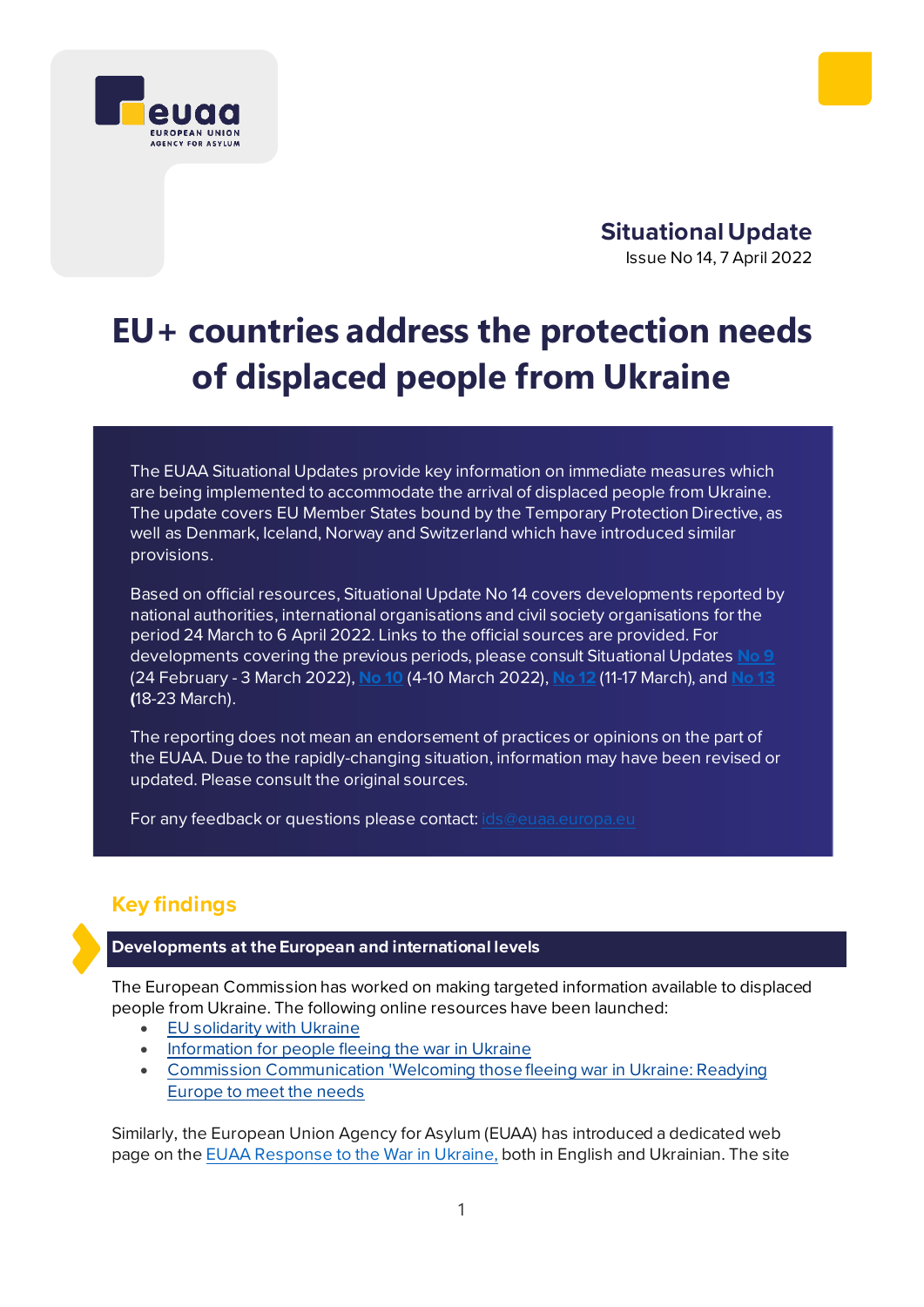also provides links to EU Member State websites where information for Ukrainians is available.

On 28 March 2022, the EUAA and the Romanian Ministry of Internal Affairs signed an [operational plan](https://euaa.europa.eu/sites/default/files/RO_OPERATIONAL_PLAN_2022-clean_0.pdf) that foresees the gradual deployment of up to 120 EUAA personnel and interpreters to Romania. The deployment comes at the request of the Romanian authorities, whose national asylum system has come under disproportionate pressure in light of the war in Ukraine. The EUAA is now providing operational support to nine Member States.

UNHCR has shared additional Flash Updates on [24](https://data2.unhcr.org/en/documents/details/91589) and [30 March](https://data2.unhcr.org/en/documents/details/91719) and a[n Operational](https://data2.unhcr.org/en/documents/details/91728)  [Response Delivery Update](https://data2.unhcr.org/en/documents/details/91728) on 27 March. In addition, it has established [a Regional Cash](https://data2.unhcr.org/en/documents/details/91802)  [Working Group](https://data2.unhcr.org/en/documents/details/91802) for the Ukraine Refugee Situation, co-led by UNHCR and the IFRC, which aims to promote coherence among actions taken at the country level through a regional perspective.

A note was also made available on the [Blue Dot concept,](https://data2.unhcr.org/en/documents/details/91739) which are established to support government efforts and link directly to the national child protection architecture, to clearly outline the roles and responsibilities of UNHCR and UNICEF. UNHCR continues to share relevant information through th[e Operational Data Portal.](https://data2.unhcr.org/en/documents/details/91728) Similarly, the IOM shares updates through the dedicated [Global Crisis Response Platform.](https://crisisresponse.iom.int/response/ukraine-crisis-response-plan-2021-2023)



## **Activation of temporary protection at the national level**

Th[e Temporary Protection Directive](https://eur-lex.europa.eu/legal-content/EN/TXT/?uri=celex%3A32001L0055) applies in all EU Member States, except Denmark and non-Schengen states (Iceland, Liechtenstein, Norway and Switzerland). The countries which are not bound by the directive may apply similar national provisions. Following th[e Council](https://eur-lex.europa.eu/legal-content/EN/TXT/?uri=CELEX%3A32022D0382)  [implementing decision of 4](https://eur-lex.europa.eu/legal-content/EN/TXT/?uri=CELEX%3A32022D0382) March 2022, EU Member States have been enacting legislative measures to enable the activation of temporary protection at the national level and ensure immediate support to Ukrainian civilians.

On 28 March 2022, the Italian government published th[e Decree](https://viedifuga.org/wp-content/uploads/2022/03/Dpcm-28-marzo-2022.pdf) activating temporary protection for people fleeing Ukraine. The legislative procedure is still ongoing in the [Netherlands,](https://ind.nl/en/ukraine/Pages/Staying-in-the-Netherlands-as-a-Ukrainian.aspx) although registration is already in place. I[n Poland,](https://www.gov.pl/web/udsc-en/the-law-on-assistance-to-ukrainian-citizens-in-connection-with-the-armed-conflict-on-the-territory-of-the-country-has-entered-into-force) an Amendment to the law on assistance to Ukrainian citizens entered into force on 5 April 2022.

While not bound by the EU temporary protection framework[, Denmark](https://uim.dk/nyhedsarkiv/2022/marts/et-bredt-folketingsflertal-vedtager-lov-for-fordrevne-ukrainere/)[, Iceland,](https://www.stjornarradid.is/efst-a-baugi/frettir/stok-frett/2022/03/04/Domsmalaradherra-heimilar-timabundna-vernd-vegna-fjoldaflotta/) [Norway](https://www.regjeringen.no/en/aktuelt/temporary-collective-protection-for-ukrainian-refugees/id2903930/) and [Switzerland](https://www.sem.admin.ch/dam/sem/de/data/asyl/faktenblatt-schutzstatus-s.pdf) have introduced similar provisions.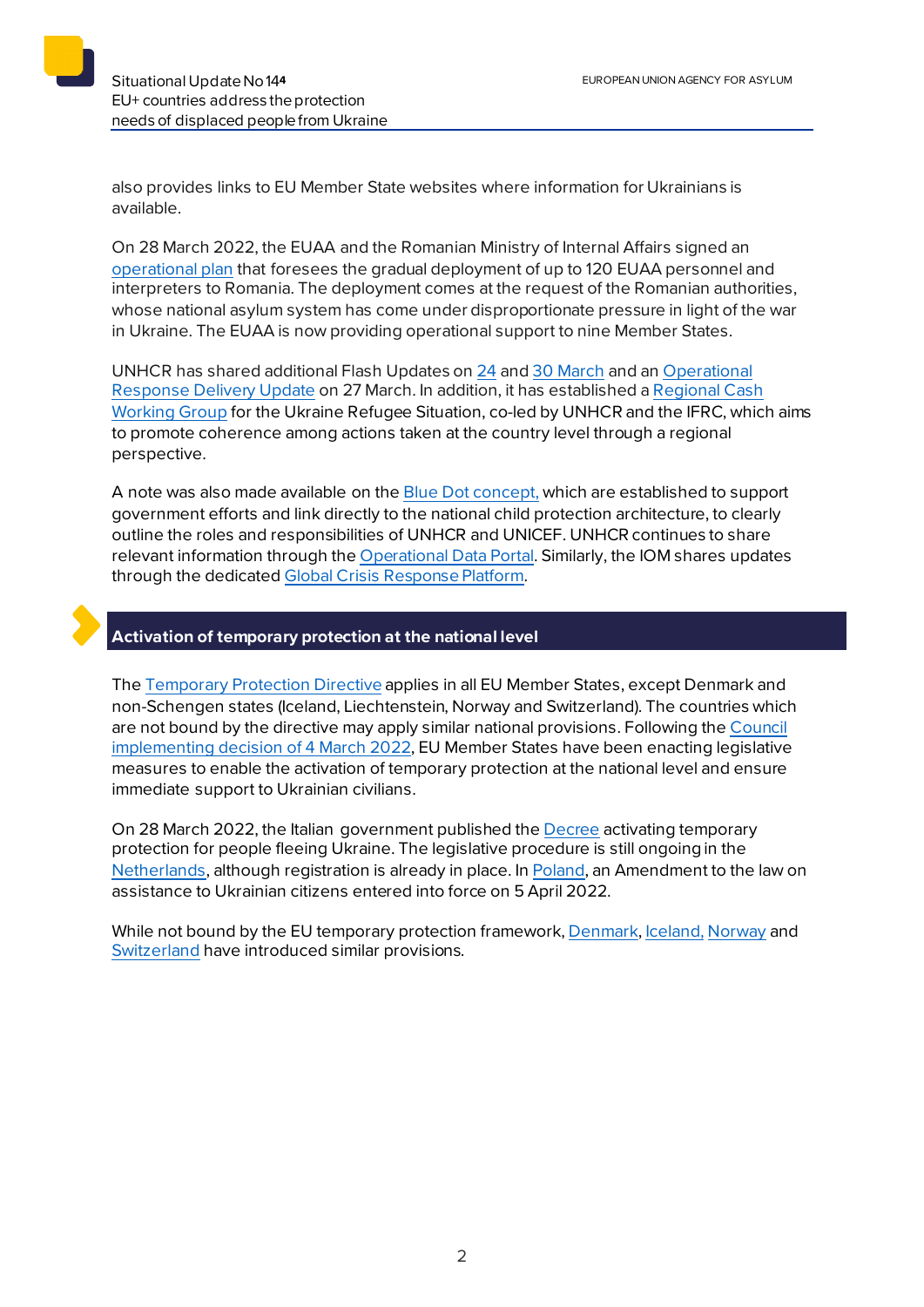#### **Information provision and counselling**

Information provision has been fundamental for displaced people to understand their rights, practicalities and procedures to be followed. Border and neighbouring countries provide information directly at border crossings or main points of arrival, such as train and airport stations. The majority of EU+ countries have launched new phone lines and websites, including dedicated areas for questions and answers *(see previous Situational Updates)*. As of 24 March 2022, additional initiatives have been implemented.

> The Federal Ministry of the Interior's information portal [Germany4Ukraine](https://www.germany4ukraine.de/hilfeportal-ua) was made available as a mobile phone application. It can be downloaded for [Android](https://play.google.com/store/apps/details?id=de.germany4ukraine.app&hl=de&gl=US) and Apple [IOS](https://apps.apple.com/de/app/germany4ukraine/id1614220238) devices. *(Photo at the right)*

In addition, a video message "We can and will help you" by the Federal Minister of the Interior was made available on [YouTube](https://www.youtube.com/watch?v=VC8EuiKRcQU) to explain the support, reception and integration services which are available in Germany and to encourage smaller and medium-sized cities and even rural regions as options where access to all services and assistance are also available*. (Photo at the right).*



#### In [Czechia,](https://www.mvcr.cz/clanek/ukrajincum-nove-s-dotazy-pomaha-virtualni-asistentka-infolinku-ministerstva-vnitra-doplnila-umela-inteligence.aspx) virtual assistant technology has been

deployed on the helpline dedicated to Ukrainian refugees to answer questions. The voice bot, which speaks Ukrainian, can help with frequently asked questions and relieve staff at the Ministry of the Interior and volunteers who have been managing multiple inquiries on several topics, including stay in Czechia and accommodation options. The tool was provided to the Ministry of the Interior by a digital technology company for the duration of the refugee crisis or for 1 year, completely free of charge. If the voice bot cannot handle the caller's request, it will offer to switch to a live operator.

In [France,](https://www.interieur.gouv.fr/actualites/communiques/diffusion-du-livret-daccueil-en-france-pour-refugies-dukraine) a [new handbook](https://www.interieur.gouv.fr/sites/minint/files/medias/documents/2022-03/livret-daccueil-ukraine.pdf) is now available in Ukrainian and French for displaced persons from Ukraine to provide them with essential information for their stay. The handbook includes information on:

- Applying for temporary protection;
- **Their rights and information on housing, work, schooling, transport, bank** accounts, pets, etc.;
- Safety and emergency numbers; and
- **Useful links and contacts.**

The handbook also has a section related to unaccompanied minors and situations of concern with instructions on reporting to receive support and protection.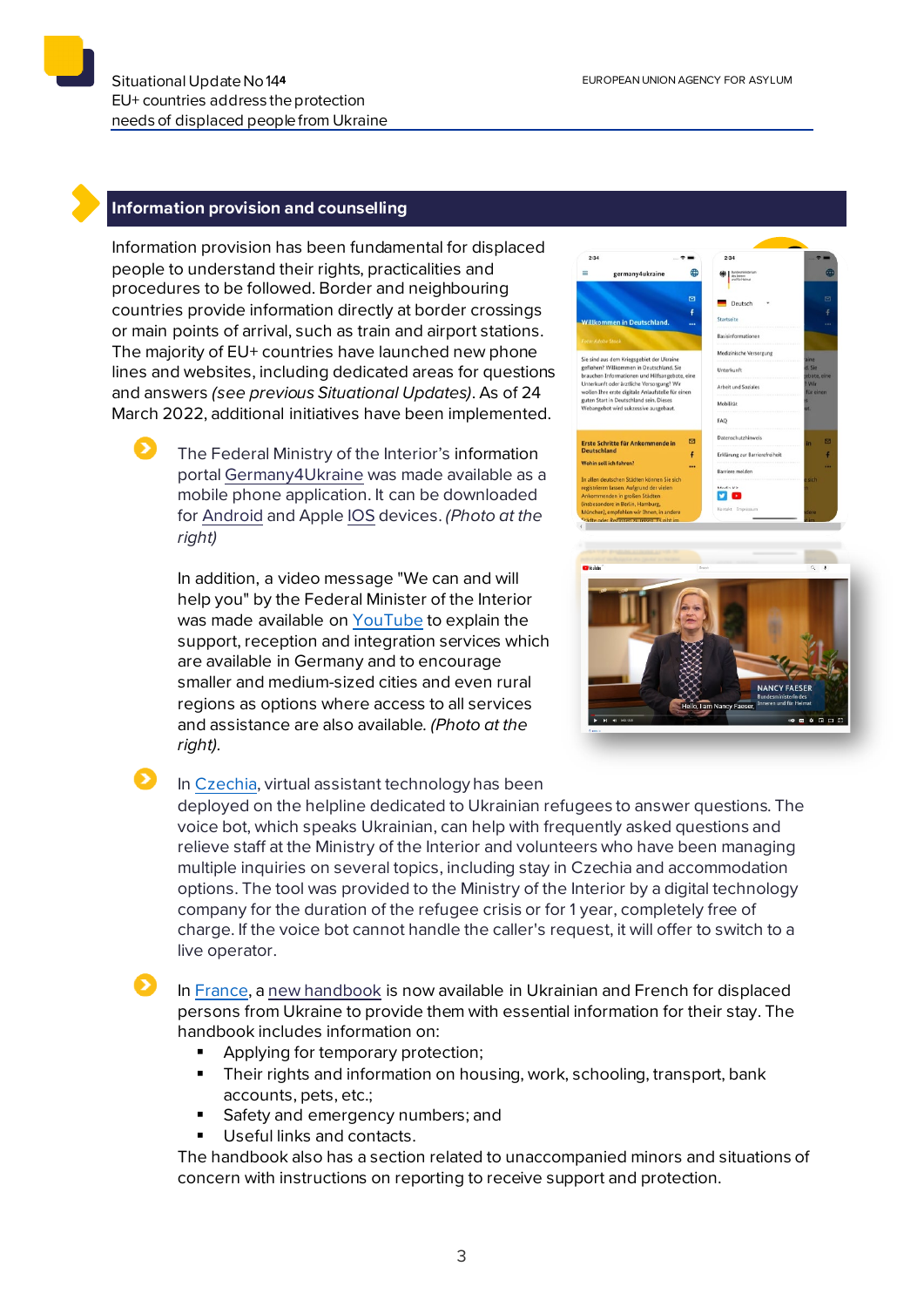Solidarity platforms *(see previous Situational Updates)* have enabled private-public partnerships in support of people fleeing Ukraine. In this context[, Italy](https://emergenze.protezionecivile.gov.it/it/pagina-base/offroaiuto-la-piattaforma-le-offerte-alla-popolazione-ucraina) launched a tool to merge all assistance offered by civil society organisations, citizens and companies. The objective of the platform is to create an agile tool to support emergency management and to respond in a timely and effective manner to the needs of Ukrainian citizens. This platform also allows to respond dynamically to various needs that may emerge over time in the context of an ever-changing emergency scenario.

[Czechia](https://www.mvcr.cz/clanek/mesic-ruske-agrese-mesic-pomoci-ukrajine.aspx) has published an overview of measures to help Ukrainians, particularly on medical and material assistance, assistance centres throughout the country, accelerated issuance of visas, accommodation coordination and information service.

## **Registration procedures**

EU+ countries continued their efforts to structure registration procedures for temporary protection and increase processing capacity. To this end, online systems are developing to speed up registration for temporary protection.

In [Sweden,](https://www.migrationsverket.se/Privatpersoner/Skydd-enligt-massflyktsdirektivet/Ansok-om-skydd-enligt-massflyktsdirektivet.html) applications are made online or by visiting the Swedish Migration Board in person. Currently, eight registrations points are available in different cities. If accommodation is needed, the person must report to the office in person. Following the registration of the application, the **[Swedish Migration Agency](https://www.migrationsverket.se/Privatpersoner/Skydd-enligt-massflyktsdirektivet/Ansok-om-skydd-enligt-massflyktsdirektivet.html) checks whether the** applicant is entitled to protection. This procedure takes a few days. Once a decision is made, a letter is sent to the postal address provided.

[Greece](https://migration.gov.gr/en/xekinise-i-diadikasia-parochis-prosorinis-prostasias-se-ektopisthenta-atoma-apo-tin-oykrania/) started to provide temporary protection to displaced persons from Ukraine at the Regional Asylum Offices (RAO) of Crete, Patras, Athens and Thessaloniki on 4 April 2022. The process is carried out exclusively by employees of the Asylum Service, the Ministry of Migration and Asylum in extended work hours and with the support of the EUAA.

In [Austria,](https://www.bmi.gv.at/news.aspx?id=62394D324257524A377A6F3D) 95 additional registration equipment was made available, reaching a total of 225 registration desks. The number of locations and the frequency of recording at the current registration locations will also be increased. The registration process takes 5- 10 minutes but may be longer for those without a passport or other identification document. About 80% of the registered displaced persons from Ukraine have identification documents.

In addition, a [new ID card,](https://www.bmi.gv.at/news.aspx?id=71756755347055364D35513D) the so-called blue card*,* is given as a proof of legal residence, while serving as an identity document, a travel document and a document to access the labour market. The ID card is valid in the Schengen area. The Austrian State Printing Office is producing the ID card in close cooperation with the Federal Office for Immigration and Asylum (BFA). The card is protected with numerous security features and has a chip which stores biometric files similarly to passports and ID cards. Up to 3,000 cards can be produced daily. The ID cards are sent by post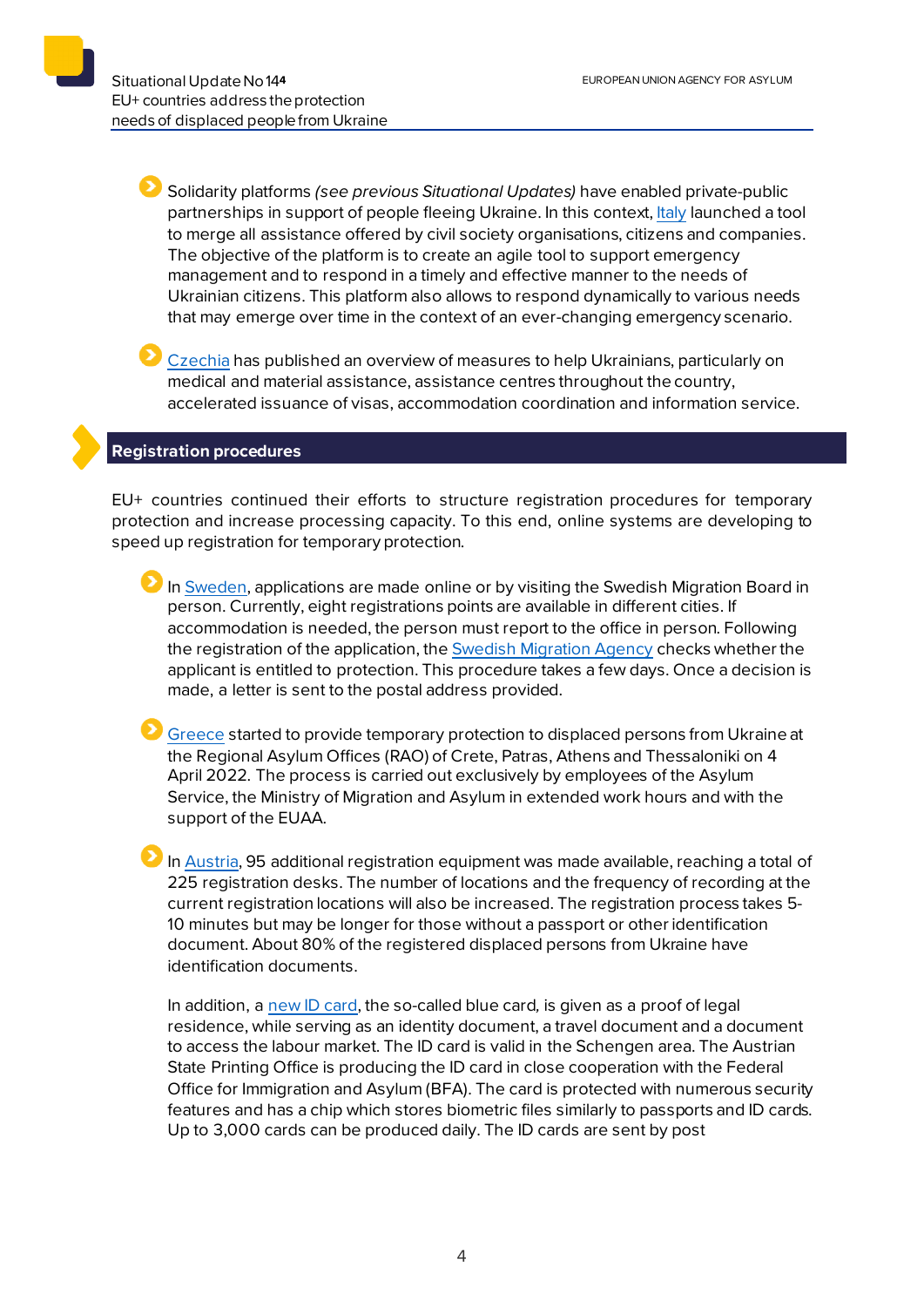#### **One-stop service points**

In an effort to streamline and coordinate first reception and registration services, various countries have initiated one-stop service centers where registration, information provision and referral to accommodation takes place *(see previous Situational Updates).*

In [Lithuania,](https://vrm.lrv.lt/lt/naujienos/dar-vienas-registracijos-centras-karo-pabegeliams-is-ukrainos-panevezyje) a new temporary registration centre for refugees from Ukraine opened in Panevezys. Registration procedures for Ukrainians are carried out in the centre by the Migration Department everyday including weekends and public holidays, from 8 am to 10 pm. The centre is expected to employ about 30 migration professionals. The Panevėžys Registration Centre is also important for transit, as some Ukrainians fleeing the war will receive temporary asylum and assistance here and will continue to travel to relatives or acquaintances in neighbouring countries. Migration procedures, the provision of meals, and medical and psychological assistance are provided in the temporary registration centres. The activities of the centres are coordinated by the Ministry of the Interior with practical support from municipalities.

Refugees can stay up to 72 hours. From the centre, Ukrainians go to the premises offered by municipalities or to new temporary homes provided through the platform "Strong Together" by people of good will in Lithuania.

#### **Reception and accommodation**



Establishing reception points and emergency structures has been critical for border and neighbouring countries facing mass arrivals of displaced people from Ukraine. EU+ countries are enhancing capacity for long-term accommodation[. Austria](https://www.bmi.gv.at/news.aspx?id=7377444259556F4164696B3D), [Bulgaria,](https://ukraine.gov.bg/2022/03/11/information-about-temporary-protection/) [Belgium,](https://www.fedasil.be/fr/actualites/accueil-des-demandeurs-dasile/accueil-de-crise-molenbeek-pour-les-ukrainiens) [Croatia](https://mup.gov.hr/vijesti/u-hrvatsku-stiglo-190-izbjeglica-pripremamo-se-za-masovniji-val/288536) [Czechia,](http://www.suz.cz/informace-pro-nove-prichozi-obcany-ukrajiny/) [Finland](https://migri.fi/en/-/finnish-immigration-service-closely-monitoring-situation-in-ukraine)[, Denmark,](https://us.dk/nyheder/2022/marts/ukraine-faq/) [Estonia](https://www.sotsiaalkindlustusamet.ee/et/uudised/eestisse-joudnud-esimesed-ukraina-sojapogenikud)[, Greece](https://migration.gov.gr/ukraina_ukr/), Ireland, [Italy,](https://www.ansa.it/sito/notizie/mondo/2022/02/27/ucraina-oggi-il-cdm-su-energia-e-aiuti-militari-a-kiev_22f90df1-74c8-4d4f-b245-b74839582e90.html) [Latvia](https://www.rs.gov.lv/lv/informacija-ukrainas-pilsoniem-kuri-izcelo-no-ukrainas-militara-konflikta-del) [Lithuania,](https://vrm.lrv.lt/lt/naujienos/vrm-kaip-vyks-karo-pabegeliu-is-ukrainos-priemimas) Netherlands[, Norway,](https://www.udi.no/nn/aktuelt/ankomster-av-ukrainske-flyktninger-til-norge/) [Poland,](https://www.gov.pl/web/mswia/minister-kaminski-wszystkim-naszym-ukrainskim-braciom-okazemy-solidarnosc-i-wsparcie) [Romania,](https://www.facebook.com/departamenturgente/posts/371184541499380) [Slovakia,](https://www.minv.sk/?tlacove-spravy&sprava=ministerstvo-vnutra-k-aktualnemu-dianiu-na-ukrajine) [Slovenia](https://www.gov.si/novice/2022-03-05-javni-poziv-za-zagotavljanje-nastanitvenih-objektov-za-namen-pomoci-ob-resevanju-krize-v-ukrajini/) and [Sweden](https://www.migrationsverket.se/Om-Migrationsverket/Pressrum/Nyhetsarkiv/Nyhetsarkiv-2022/2022-02-24-Migrationsverket-har-okad-beredskap-efter-utvecklingen-i-Ukraina.html) have already announced such efforts *(see previous Situational Updates).* 

Additional initiatives were implemented in the period under review while efforts were made to adapt the relevant processes in order the meet the continuously changing needs. In addition, countries are trying to ensure a fair geographical distribution of the arrivals in their territory (e.g. video message in Germany as described under 'Information Provision' above).

Th[e Swedish Migration Agency](https://www.migrationsverket.se/English/About-the-Migration-Agency/For-press/News-archive/News-archive-2022/2022-04-04-Reduced-need-for-temporary-housing-for-protection-seekers-from-Ukraine.html) announced that as of 4 April 2022 it is able to provide places to those in urgent need of temporary housing, while the authority is continuing to expand its capacity to meet long-term needs. So far, about 4,500 places at municipal evacuation sites have been activated and made available to the authority. Because the situation has stabilised compared to the assessment made in early March 2022, the Swedish Migration Agency now sees a reduced need for evacuation sites. Instead of a total of 12,000 places, the need is now for 6,000 places. The County Administrative Boards recently presented an inventory of the municipalities' total number of housing places in the short, intermediate and long term. The inventory has been drawn up on behalf of the government and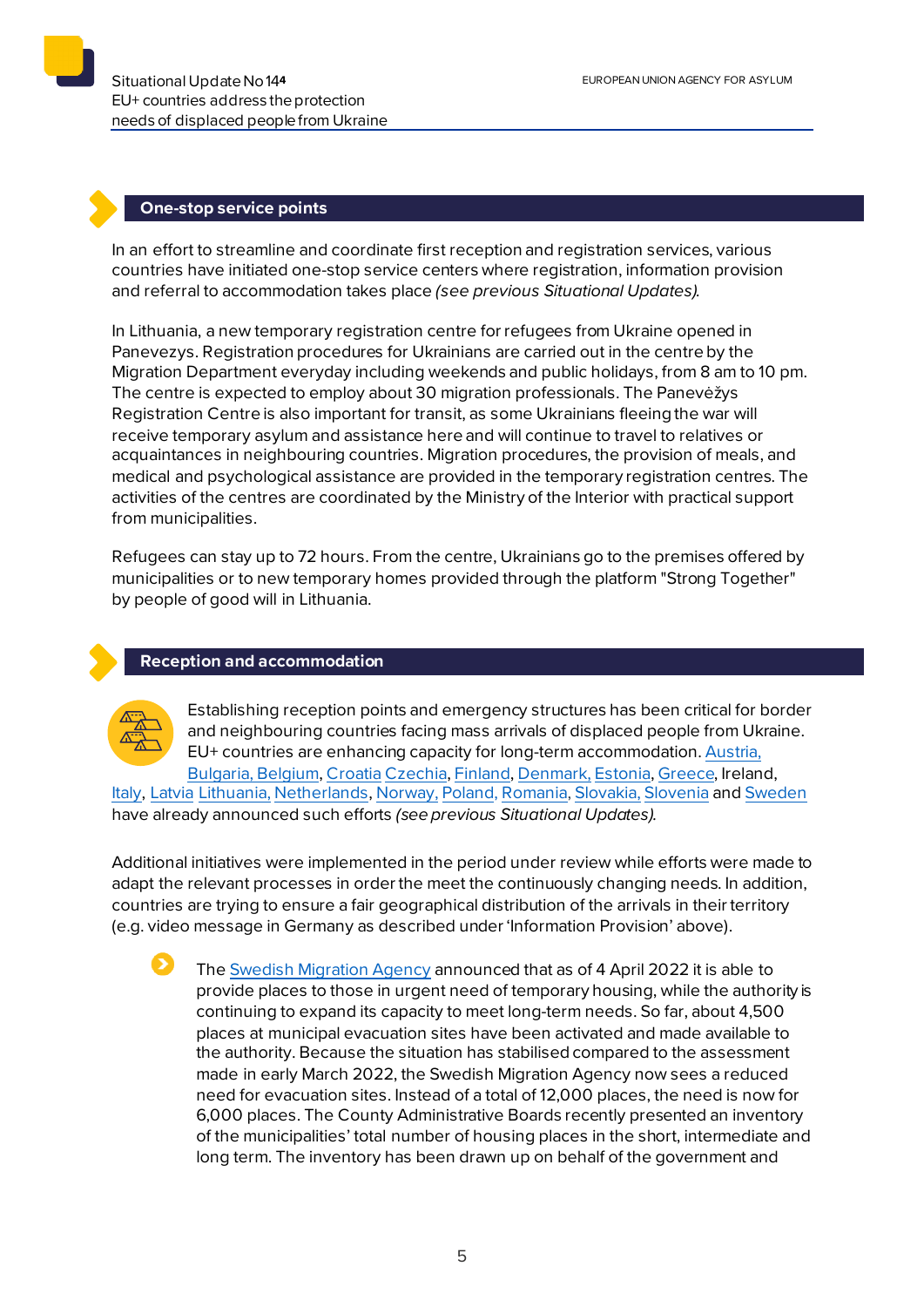shows that the municipalities can provide a total of about 74,000 housing places, both short-term evacuation sites and more long-term forms of accommodation.

In [Denmark,](https://www.uim.dk/nyhedsarkiv/2022/april/bred-politisk-aftale-om-kommunernes-indkvartering-og-forplejning-af-fordrevne-personer-fra-ukraine/) politica[l agreement](https://www.uim.dk/nyhedsarkiv/2022/april/bred-politisk-aftale-om-kommunernes-indkvartering-og-forplejning-af-fordrevne-personer-fra-ukraine/) on the accommodation and catering of displaced persons from Ukraine by municipalities was reached on 1 April 2022. Accordingly, by means of a temporary scheme, the municipalities can provide assistance with accommodation and meals to persons displaced from Ukraine.

In [Norway,](https://www.udi.no/nn/aktuelt/ordningen-om-alternativ-midlertidig-mottaksplass-lansert/) the UDI launched a separate scheme for Ukrainians who are eligible for temporary collective protection and live privately or elsewhere in municipalities until they become residents. A temporary alternative reception place means that a municipality assumes responsibility for providing the necessary financial support, establishing standard procedures for assisting and following up people who live privately in temporary housing solutions. Applicants will be able to receive money for living expenses and subsistence if they wish to live in such an alternative reception place.

 $\mathbf{\Omega}$  . Th[e Finnish Immigration Service](https://migri.fi/-/maahanmuuttovirasto-perustaa-uusia-vastaanottokeskuksia-2) prepared to establish new reception centres as the need for accommodation for those who have fled Ukraine has increased in Finland. The FIS will also continue to add places to existing reception centres.

In addition to reception centres, the FIS can set up private accommodation service points from which applicants for asylum or temporary protection who arrange their own accommodation receive reception services, such as social and health services and money. A large share of those who fled Ukraine have stayed in private accommodation.

Th[e FIS](https://migri.fi/-/lemmikeillekin-loytyy-paikka-vastaanottokeskuksista) informed that the Riihimäki reception centre accommodates applicants for temporary protection and asylum who have pets. At reception centres, pets receive treatment in accordance with the Finnish Food Safety Authority's health guidelines.

In [Italy,](https://www.protezionecivile.gov.it/it/normativa/ocdpc-n-881-del-29-marzo-2022-0) the Department of the Civil Protection issue[d Ordinance No 881.](https://www.protezionecivile.gov.it/it/normativa/ocdpc-n-881-del-29-marzo-2022-0) The new legislative instrument established new provisions for the support of people from Ukraine. More specifically, it details the new reception modality foreseen to overcome the Ukraine crisis. This new reception adds to the already-existing CAS and SAI facilities for a total of 15,000 places. The structures will be retrieved in cooperation with civil society organisations and religious entities. In replying to a question during the [press conference](https://www.protezionecivile.gov.it/it/video/emergenza-ucraina-conferenza-stampa-29-marzo-2022-ore-1730-0), the head of the Civil Protection Department anticipated that the daily allowance paid to the managing bodies of these accommodations is EUR 33 per capita.

To complement the framework of measures and procedures for the reception of Ukrainian refugees, [a "Plan for unaccompanied minors](https://www.asgi.it/wp-content/uploads/2022/03/Pianominoristranierinonaccompagnatidel25marzo2022.pdf)" was drafted by the recently-appointed Commissioner for Unaccompanied Minors. The document consists of five chapters on objectives, bodies involved and definitions, the presence of unaccompanied minors on the national territory, methods of identification and census, reception and temporary foster care and guardianship.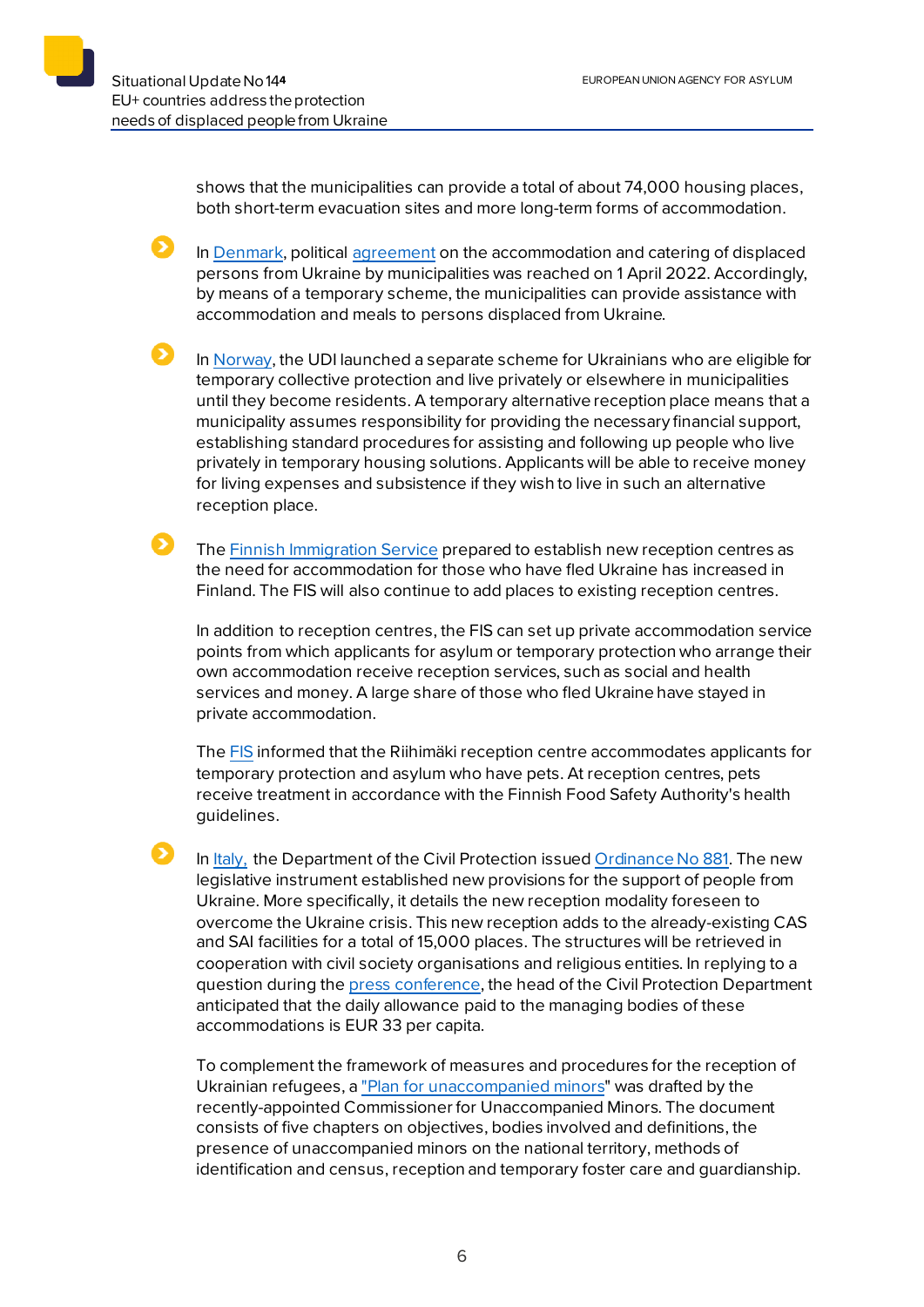In [Slovakia,](https://www.minv.sk/?tlacove-spravy&sprava=na-bottovej-ulici-v-bratislave-vzniklo-dalsie-velkokapacitne-centrum) an additional large-capacity centre that can assist up to 2,500 displaced persons from Ukraine daily opened in Bratislava. Large-capacity centres already operate in Michalovce, Humenné and Nitra. In addition to food, they will also get all necessary information and have access to medical, legal, psychological and social assistance. There are also children's corners in the centres.

Ы In the context of health screening and vaccination of displaced persons, the [Bulgarian authorities](https://ukraine.gov.bg/2022/04/01/vaccination-of-ukrainian-citizens/) provided information on mandatory vaccinations particularly for children. Vaccines will be administered according to the National Immunization Calendar. A doctor from the regional health inspectorate in the area of residence or the general practitioner will prepare an individual immunisation plan by type of vaccine and number of doses.

# **Social assistance, medical care and integration support**

As registration of displaced persons continued, EU+ countries began to focus on the provision of rights and integration support, for example access to labour, health care, education and social assistance.

The Ministry of Health o[f Poland](https://www.gov.pl/web/ua/dziala-juz-aplikacja-ktora-pomoze-porozumiec-sie-pacjentom-z-ukrainy-z-lekarzami-w-polsce2) has launched the LikarPL application to facilitate the provision of medical advice to citizens of Ukraine. The application can quickly diagnose the patient's health and facilitate communication between the patient and a doctor who does not speak Ukrainian. The application is available at: [https://likar.mz.gov.pl](https://likar.mz.gov.pl/)

In [Lithuania,](https://socmin.lrv.lt/lt/naujienos/nuo-karo-veiksmu-pabegusiems-zmonems-maisto-korteles) [Food Bank cards](https://www.maistobankas.lt/ukraina/) worth EUR 115 have been distributed to Ukrainian people who have fled the war, with which they can buy food in stores belonging to one of the retail chains in the municipality of residence. A person wishing to receive a food card must have an ILTUS code issued by the Migration Department and fill in the Food Bank form[: http://inx.lv/hiFg.](http://inx.lv/hiFg) NGOs have already provided assistance to more than 20,000 people: almost 12,000 humanitarian packages and more than 25,000 food packages have been distributed.

In [Italy,](https://www.protezionecivile.gov.it/it/normativa/ocdpc-n-881-del-29-marzo-2022-0) following Ordinance No  $881$  on the support of people from Ukraine, it is foreseen:

- a monthly allowance of EUR 300 for those accommodated autonomously for a maximum of 3 months. In addition, EUR 150 will be paid for every dependent child under the age of 18. The payment will be granted in cash through a financial entity which needs to be identified in the near future. This wage can be paid for a maximum of 2 months if a person is employed.
- the health services available to the beneficiaries of temporary protection, who are entitled of the same level of health care as Italian citizens. A Sanitary Card to access free health services will be issued by the competent authority, while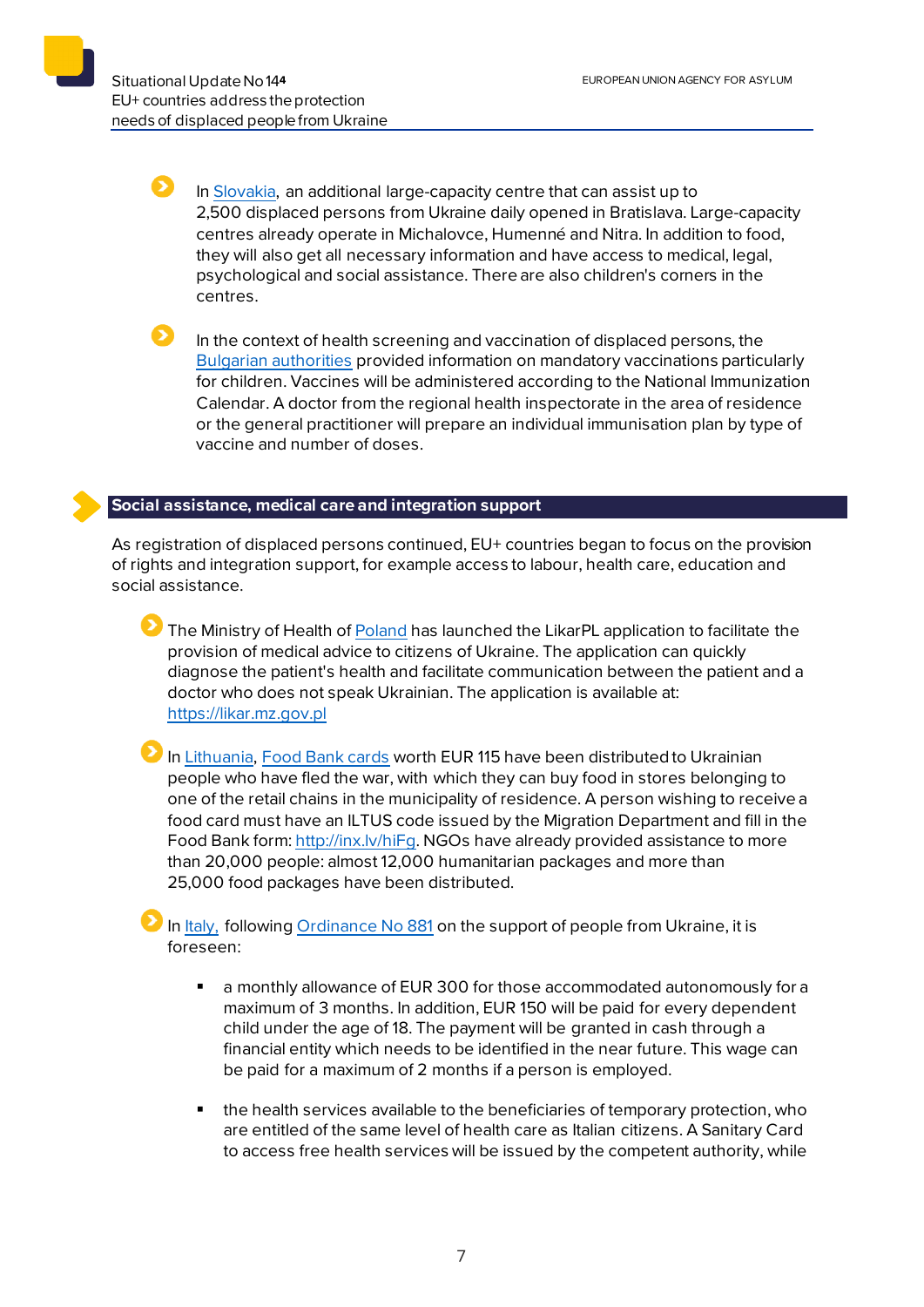a reimbursement is granted by the government to each region for the services offered.

Further, th[e Ministry of Education](https://www.gov.ie/en/press-release/db8d6-minister-foley-announces-establishment-of-regional-education-and-language-teams-for-ukraine/) announced the establishment of Regional Education and Language Teams for Ukraine. These Education and Language Teams will be hosted by the 16 regional education and training boards (ETBs) and will be staffed by existing, regionally-based education support personnel who work closely together to ensure coordination and alignment of support to Ukrainian children. The department will liaise with the teams to ensure all necessary support for the Ukrainian children is provided as quickly as possible.

[Portugal](https://www.acm.gov.pt/-/sos-ucrania) introduced educational and job integration measures for beneficiaries of temporary protection with Decree [Law No 28-B/2022 of 25](https://dre.pt/dre/detalhe/decreto-lei/28-b-2022-181066899) March, which established measures on the recognition of professional qualifications of beneficiaries of temporary protection in the context of the armed conflict in Ukraine. Regarding higher education for Ukrainians in Portugal, [Order No 3597/2022](https://dre.pt/dre/detalhe/doc/3597-2022-181065555) of 25 March creates exceptional measures in the context of social action in higher education for Ukrainian students who are beneficiaries from temporary protection.

# **Combatting trafficking**

Following initiatives by [Slovakia,](https://euaa.europa.eu/sites/default/files/publications/2022-03/2022_situational_update_9_Ukraine_EN_1.pdf) [Bulgaria,](https://ukraine.gov.bg/2022/03/15/human-trafficking-important-information-for-ukrainian-citizens-seeking-protection-in-bulgaria/) [Iceland,](https://www.stjornarradid.is/efst-a-baugi/frettir/stok-frett/2022/03/15/Thekkir-thu-visbendingar-um-mansal/) [Portugal](https://www.portugal.gov.pt/pt/gc22/comunicacao/noticia?i=projeto-para-prevenir-e-monitorizar-as-vitimas-de-exploracao-sexual-foi-hoje-apresentado) an[d Switzerland,](https://www.sem.admin.ch/sem/fr/home/sem/medien/mm.msg-id-87644.html) additional countries introduced communication tools to raise awareness of the risks of being a victim of trafficking in human beings (THB).

Accordingly, th[e Finnish Immigration Service](https://migri.fi/-/ukrainasta-paennut-tarjosiko-joku-sinulle-tyota-majoitusta-tai-kuljetusta-varmista-aina-etta-tarjous-on-totta) made available information on the risk of abuse and advised persons arriving from Ukraine to check any offer they may receive from strangers related to jobs, accommodation or transportation. In addition, information is shared on the Victim Support System and the Victims of Trafficking Programme.

In [Germany,](https://www.bamf.de/SharedDocs/Anlagen/DE/AsylFluechtlingsschutz/flyer-ukraine.html) the IOM and the Violence against Women Support Hotline published a [leaflet](https://www.bamf.de/SharedDocs/Anlagen/DE/AsylFluechtlingsschutz/flyer-ukraine-en.pdf?__blob=publicationFile&v=4) in German, Ukrainian, Russian and English with important safety information for displaced persons from Ukraine.

# **Understanding the needs of displaced persons**

As registration of displaced persons continued, initiatives were also launched to gather information on the profiles of displaced persons in order to adapt the services provided.

Th[e German Federal Ministry of the Interior](https://www.bmi.bund.de/SharedDocs/kurzmeldungen/DE/2022/04/umfrage-ukraine.html) conducted a survey by interviewing a total of 1,936 Ukrainians in Berlin, Hamburg and Munich, and using an online survey on the different portals of the BMI, BAMF and Germany4Ukraine.de. The [results of the](https://www.bmi.bund.de/SharedDocs/downloads/DE/veroeffentlichungen/nachrichten/2022/umfrage-ukraine-fluechtlinge.pdf?__blob=publicationFile&v=2)  [survey](https://www.bmi.bund.de/SharedDocs/downloads/DE/veroeffentlichungen/nachrichten/2022/umfrage-ukraine-fluechtlinge.pdf?__blob=publicationFile&v=2) provide the first reliable information on age groups, employment situation in Ukraine and educational background of displaced persons from Ukraine. For example, the survey showed that: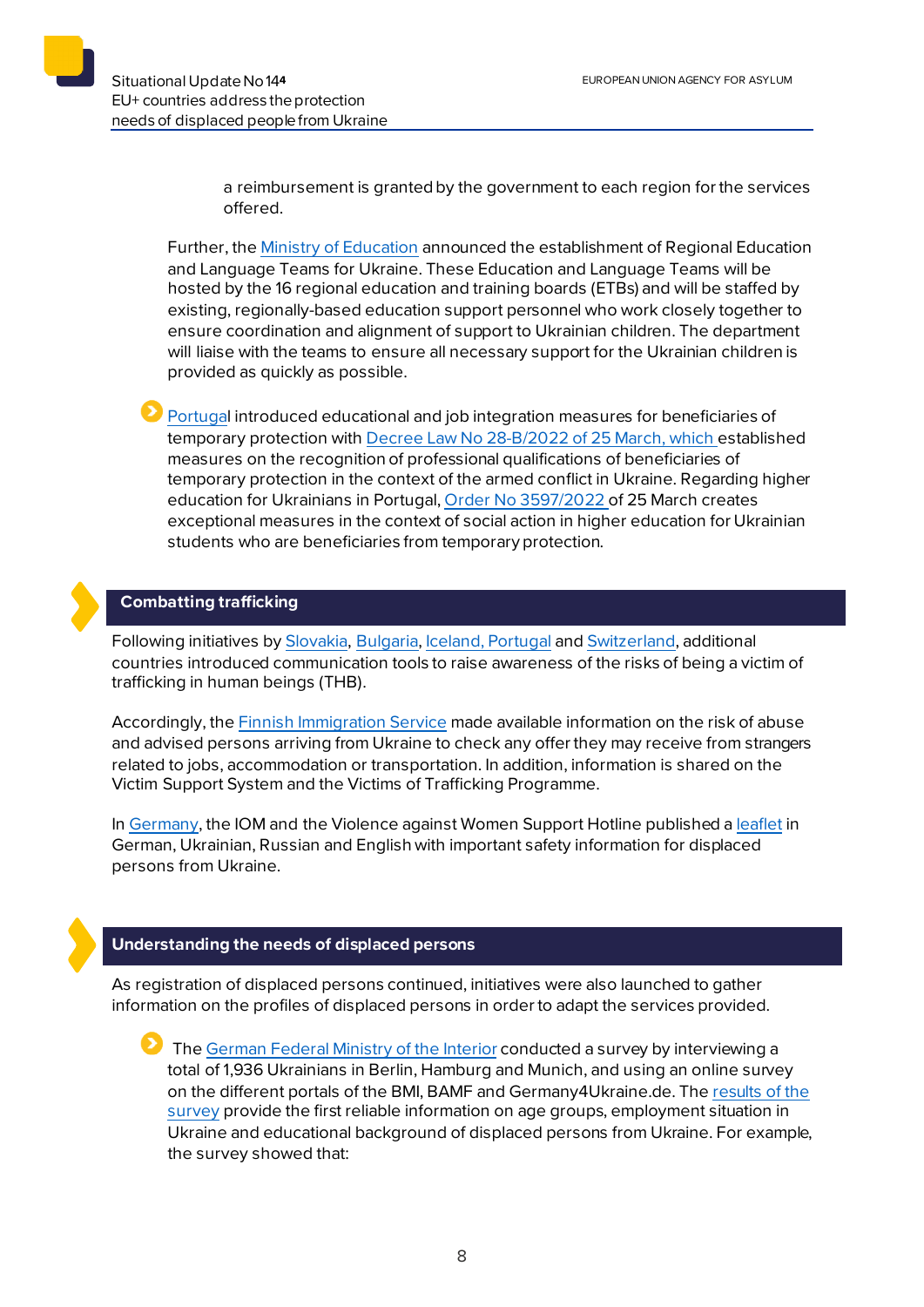- Most persons arriving are women (84%), of whom 58% fled with their children. Only 17% came alone and the average age is 38 years.
- The majority of those questioned (92%) were either employed or in vocational training/higher education before leaving Ukraine.
- For 82%, Germany was their only possible destination, while Poland, Switzerland, Italy, Czechia and the Netherlands were also the most frequently mentioned final destinations.
- 42% currently reside in bigger cities, especially in Berlin, and survey respondents indicated that better employment opportunities and having friends and relatives living in the respective city were the motivation for them to choose bigger cities.

 $\bullet$  A similar exercise was undertaken i[n Bulgaria](https://ukraine.gov.bg/2022/04/02/66-of-ukrainians-in-our-country-are-university-graduates-and-ready-to-work-immediately/), where the authorities noted that nearly 70% of Ukrainians who fled the war and came to Bulgaria are ready to start working immediately, according to data from the Employment Agency. The Employment Agency's mobile teams had visited 238 places until the end of March 2022 where Ukrainians fleeing the war are housed and spoke with 3,279 Ukrainian citizens on the spot. 940 persons have filled in an online application form of the Employment Agency, which aims to study their readiness to start work.

According to the survey, 66% of Ukrainian citizens are ready to work immediately, 20% are ready to start work in 1 to 6 months, and 10% of people can start work if care is provided for their children. Around 66% of Ukrainians have higher education. Working as an office secretary is among the most desirable job (26% of respondents), followed by work in hotels and restaurants.

The majority of those wishing to start immediately are in big cities – Burgas, Varna, Plovdiv and Sofia. 42% of Ukrainian citizens have settled for short-term (up to 1 month) accommodation, almost one-half of respondents (49%) have long-term accommodation and 9% said they have no accommodation.

# **Solidarity**

To alleviate the pressure on the EU's border countries and Moldova, countries made efforts to relocate displaced persons *(see previous Situational Updates)*.

[Germany](https://www.bmi.bund.de/SharedDocs/pressemitteilungen/DE/2022/04/zweiter-flug-luftbruecke-moldau.html) has agreed to take 2,500 Ukrainian refugees from Ukraine's smallest neighbouring country as a first step. In this context, the federal government is working closely with UNHCR and the IOM in Chisinau. On 4 April, 117 refugees arrived in Erfurt, and o[n 25 March](https://www.bmi.bund.de/SharedDocs/pressemitteilungen/DE/2022/03/fluechtlinge-moldau.html) the first 134 refugees arrived at the Frankfurt International Airport.

The [Norwegian government](https://www.regjeringen.no/en/aktuelt/mehl-the-first-refugees-from-moldova-may-arrive-next-week/id2906339/) will be transferring 2,500 Ukrainian refugees from Moldova with UNHCR support.